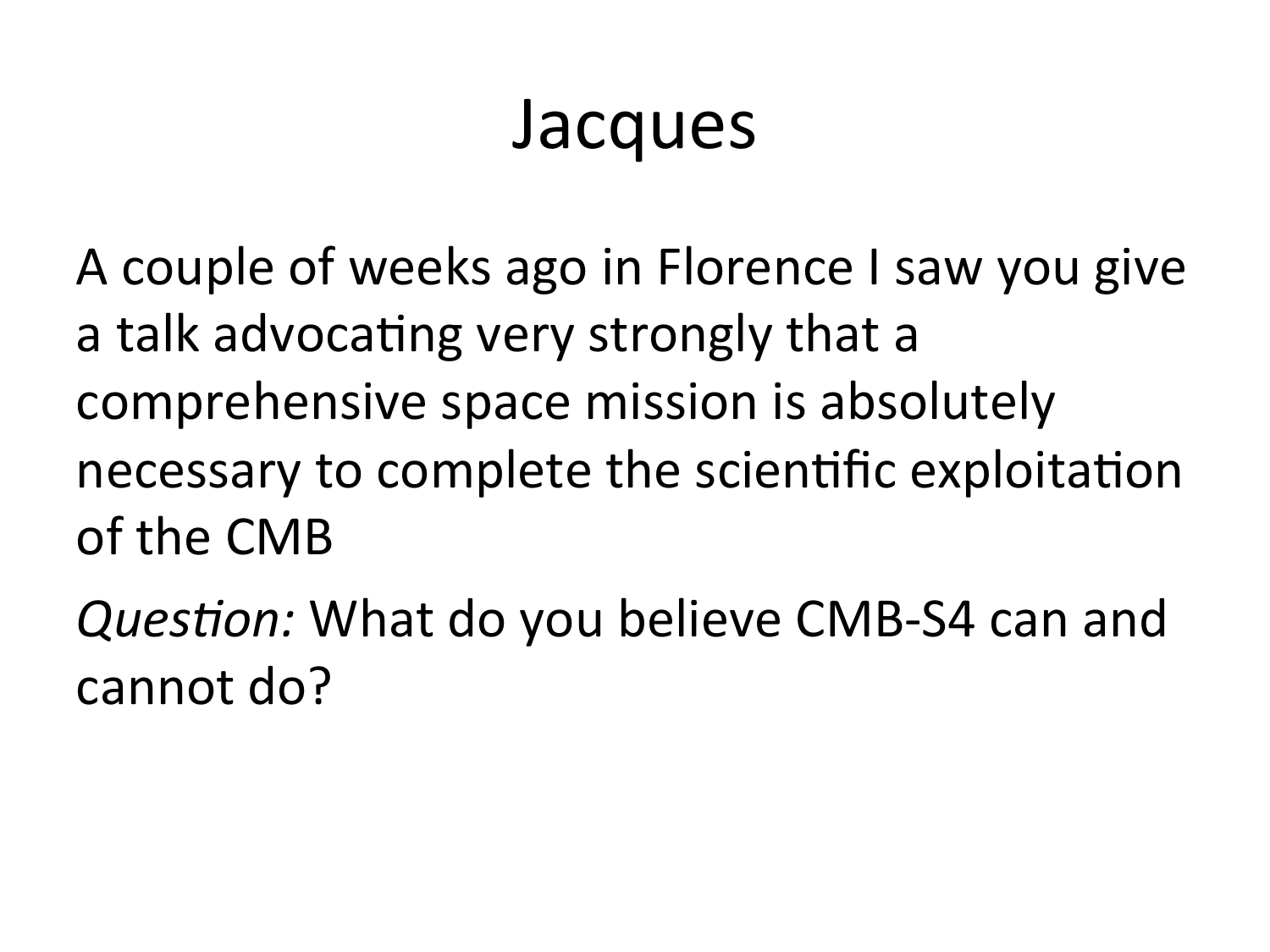# Shaul

If balloons are going to work in concert with ground based telescopes they need to be able to observe the same fields  $-$  and not have their sky region (partially) dictated by the position of the Sun when they fly.

*Question:* With suitable planning and design will balloons be able to observe "anywhere they like"?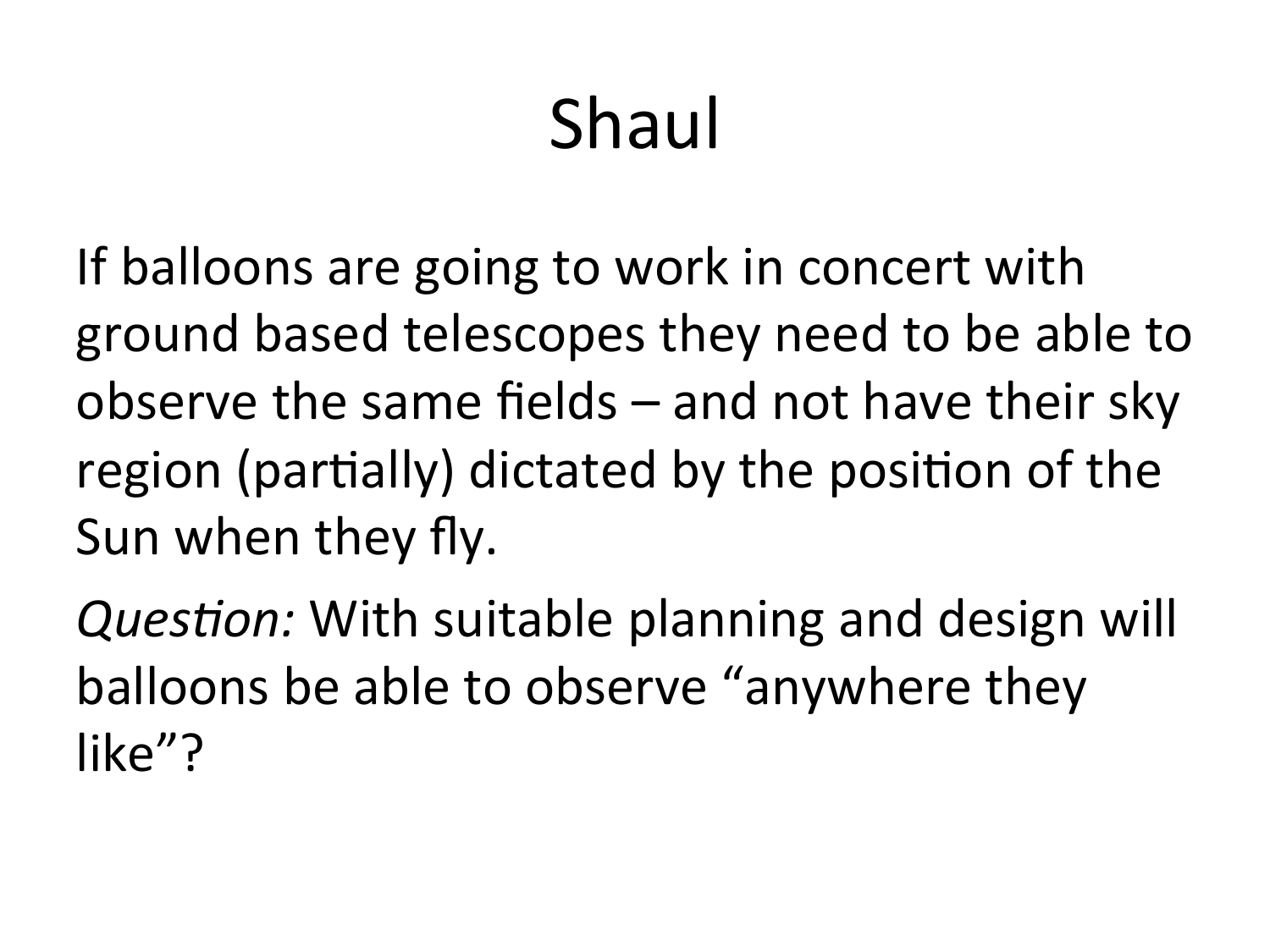## Adrian

Chuck Bennett (a former space guy) and co are say that with ground based experiment CLASS they will probe the reionization bump using just 4 frequencies. Meanwhile your MO design for Litebird calls for 15 bands. Unfortunately Chuck couldn't be here this evening so...

*Question:* In your opinion why is it clear that we need a low-res space mission like Litebird?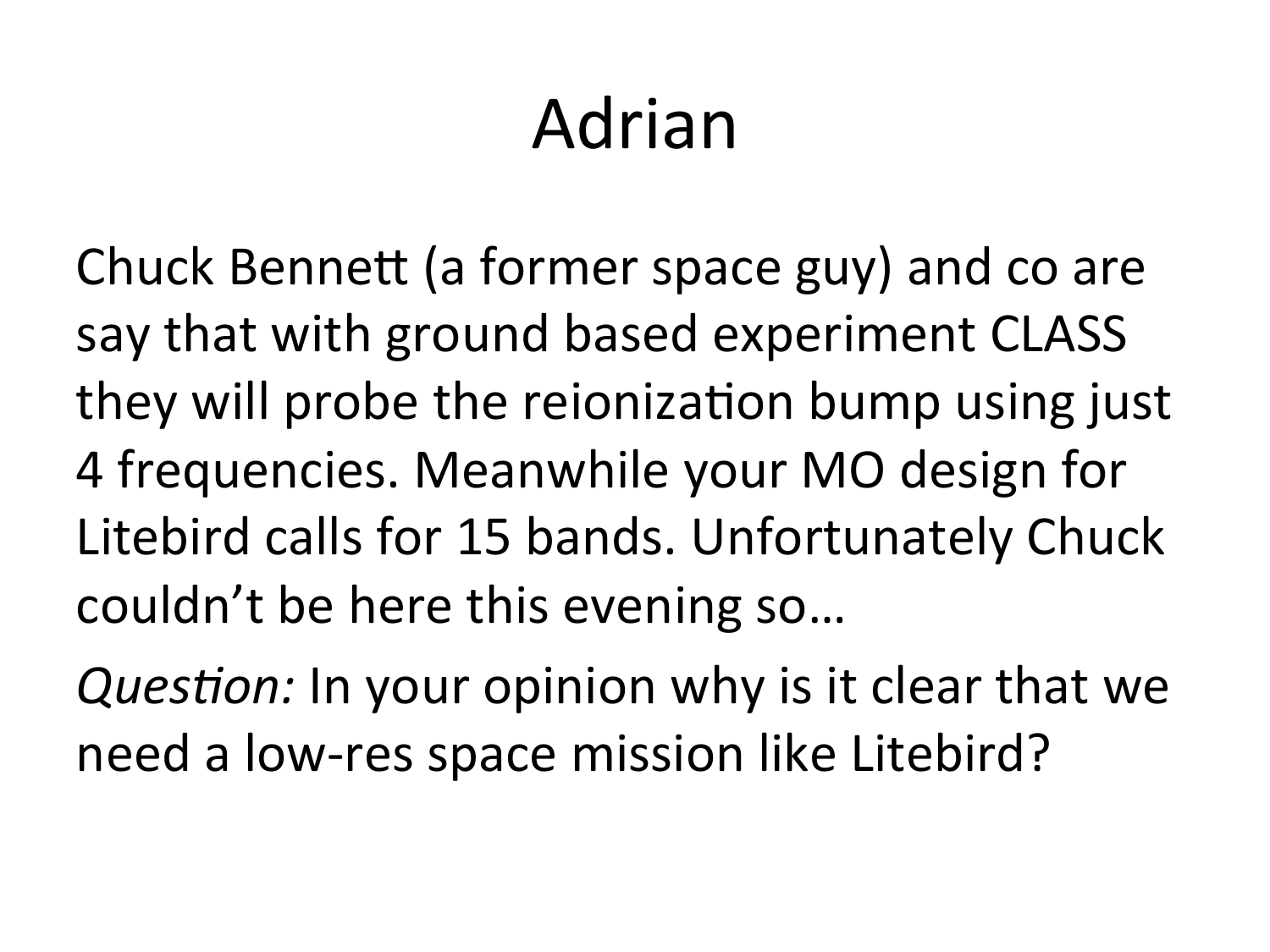### Lyman

I've heard you make strong statements about the unique capabilities of space missions. *Question:* If a full fledged CMB-S4 is built what if any space mission should also be launched?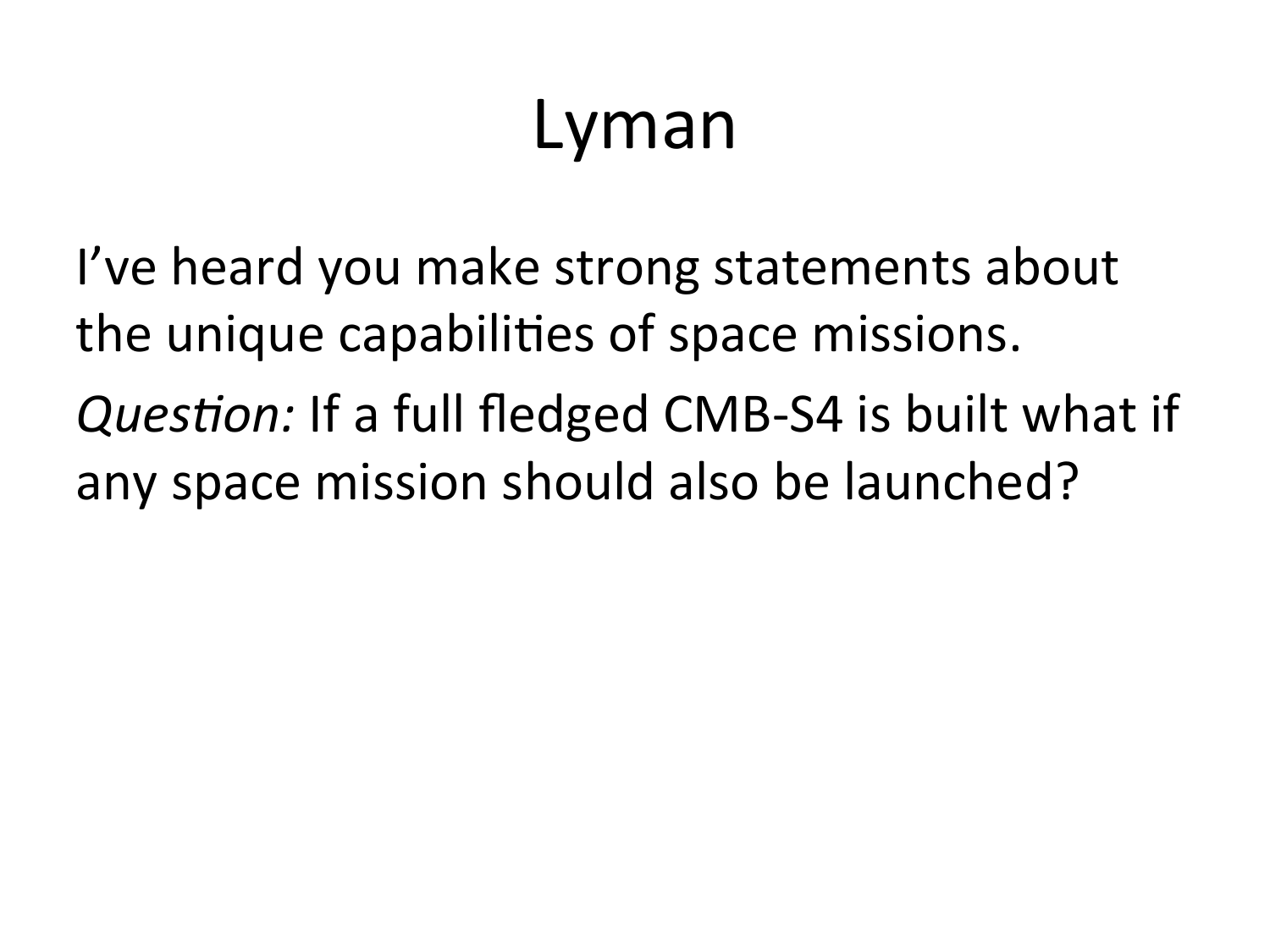# John

Arguably it's been a long time since a CMB balloon project had a big impact on the field (Boomerang?) 

*Question:* In your opinion how much future is there in CMB ballooning... and why?